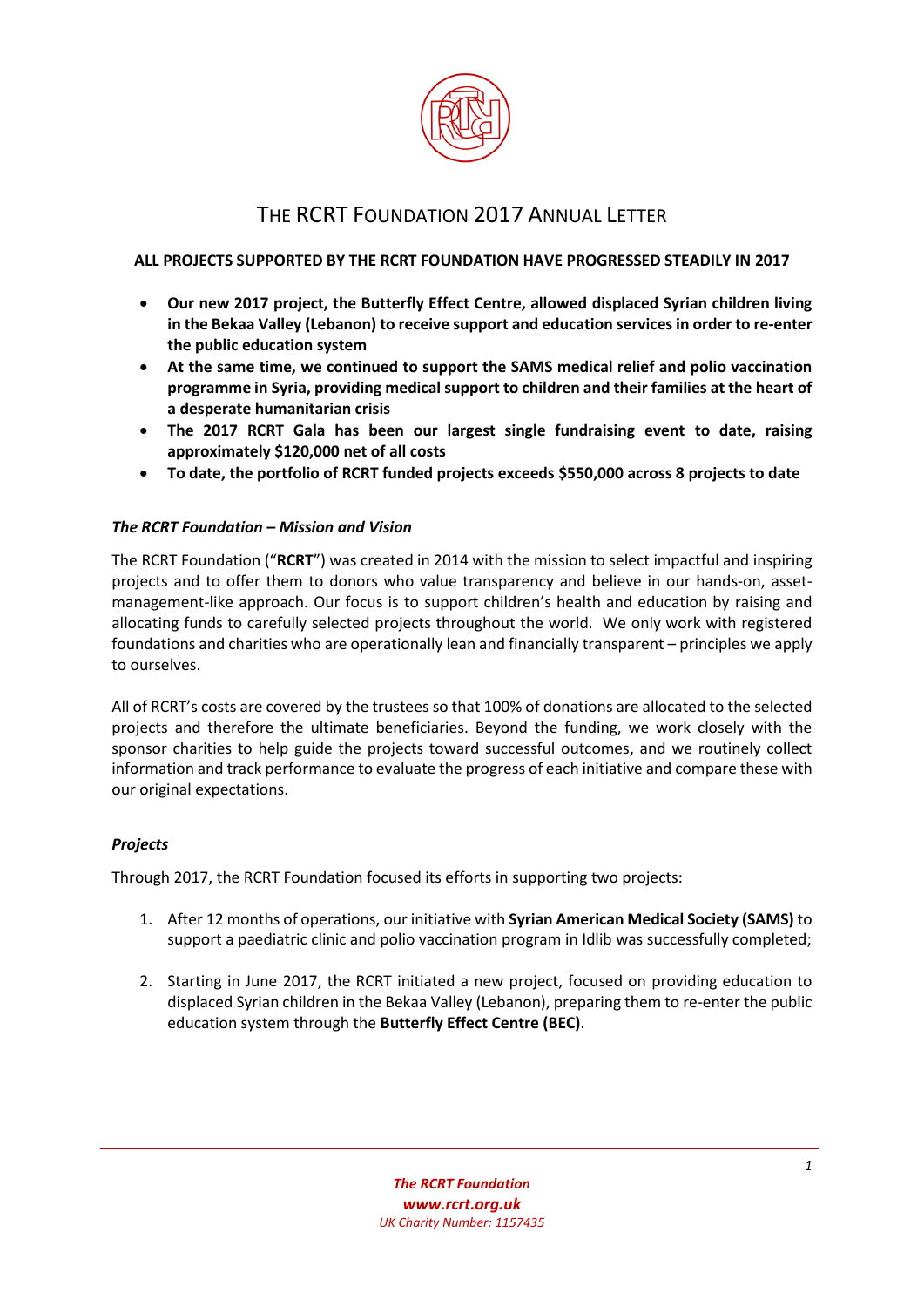

# *The Syrian American Medical Society (SAMS) project (June '16 – July '17)*

The SAMS Foundation is a non-profit, non-political, medical and humanitarian relief organization that is working on the front lines of crisis relief in Syria and in neighbouring countries to alleviate suffering and save lives.

In Syria, SAMS operates over 100 medical facilities that provide general and specialized medical care for Syrians in need. Programs include primary care, specialized treatments and vaccination campaigns.

## *The Situation*

Prior to the conflict in Syria, the Syrian healthcare system was equivalent in quality to other middleincome nations. Unfortunately, this healthcare system has dramatically declined over the past 5-6 years in line with the political situation. It has suffered from the targeting of healthcare workers, doctors, and hospitals, the fleeing of nurses, physicians and qualified technicians and the sharp deterioration in educational and training programs.

It became essential to help create a safe environment to provide care for civilians, and very important to support those willing to stay who remain in harm's way. In the midst of this conflict, civilians, especially children, lost access to medical care they need for acute illnesses, management of chronic conditions, and preventive measures that protect them from serious communicable diseases.

#### *Our Project*

In order to combat the depleted services of the healthcare system, the RCRT partnered with SAMS to provide the necessary funding to support a primary care facility that focuses on paediatric care in the hospital situated in the village of Kurin, Idlib. This facility serves the local population of 17,000 people. The closest city with a hospital and primary health care provision is Ariha (approximately 10 km away), though the direct transport routes to Ariha are often closed.

#### *What have we achieved?*

The supported facility has provided a variety of healthcare-related services during the project period to beneficiaries in the catchment area. The quality and quantity of services provided were successfully improved as the project advanced. The facility started with eight personnel (a GP, a dentist, a midwife, a pharmacy technician, two nurses, a security guard and a Janitor). Later, additional staff were added through the hiring of a paediatrician, additional nurses dedicated to women and child care, and a financial officer. As the support with medication and medical consumables began to increase, and adequate inventory was maintained, the number of consultations rose, and the facility was being visited by communities from around the region.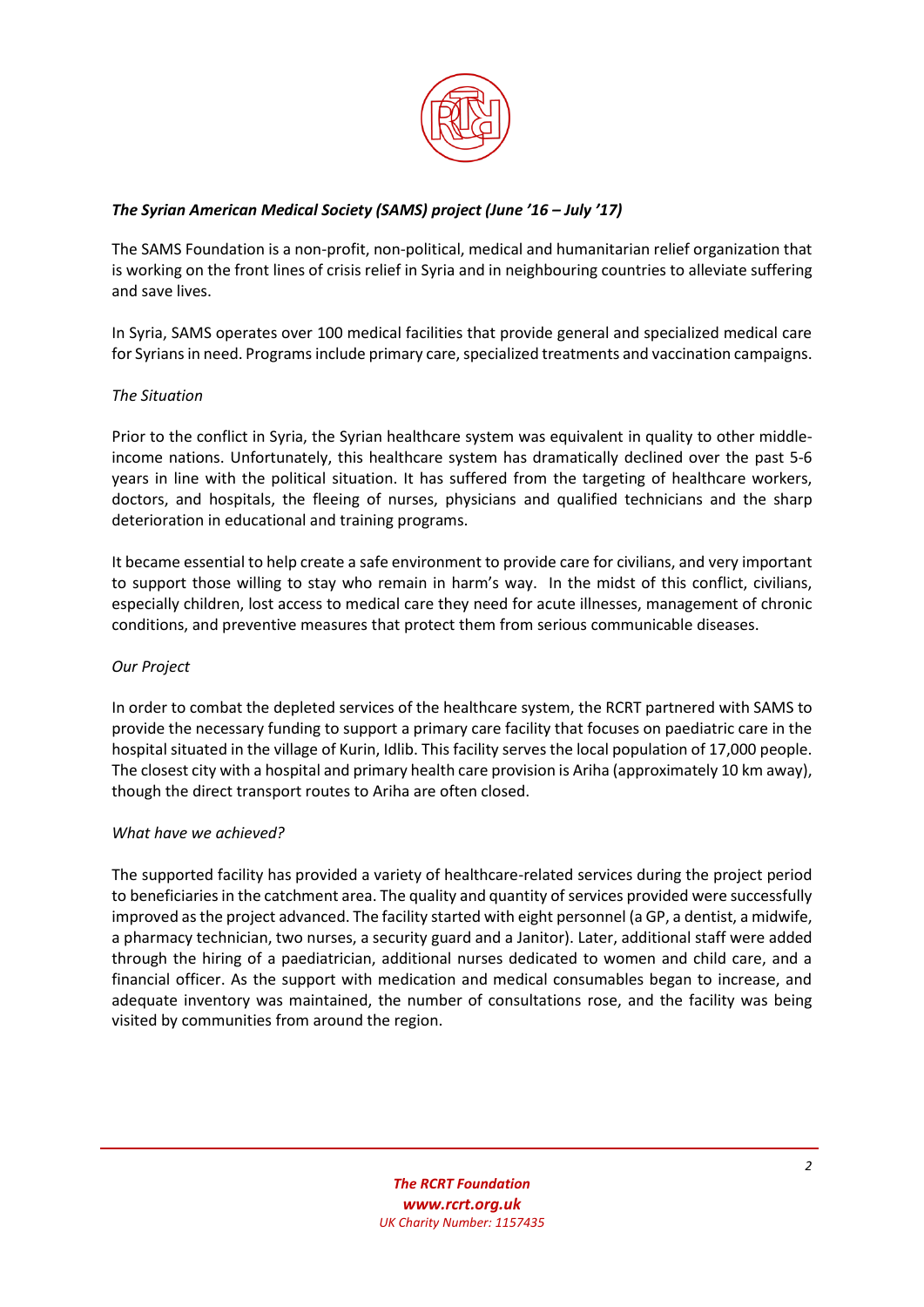



The following chart shows the numbers of beneficiaries divided by months and gender:

During the grant period, the clinic provided a total of 36,941 consultations. The monthly consultations started as low as 1,554 per month in July 2016 and reached its peak in April 2017 at the number of 4,662 consultations (+ 300%).

During the project life, there were some fluctuation in numbers of consultations (as well as beneficiaries) due to many reasons. In the first quarter of the project, the medical staff was not completely hired and procurement and delivery of medications to the facility took time. The area around the facility was targeted by airstrikes many times (one of them, 50 meters away from the facility!). All these factors played a prominent role in initially limiting the number of beneficiaries. In December 2016, the security situation deteriorated once again and an airstrike with phosphorus bombs led to big displacement of the population who fled to nearby areas for fear of further attacks. Since the beginning of 2017 – and for the first five months – the security situation became relatively stable in the area and the medications and medical consumables were fully available at the facility. Therefore, it was visited by people who had already fled from the area and came back, in addition to many beneficiaries who came from nearby villages. In June, the numbers slightly decreased due to the fasting days of Ramadan.



*The RCRT Foundation [www.rcrt.org.uk](http://www.rcrt.org.uk/) UK Charity Number[: 1157435](http://apps.charitycommission.gov.uk/Showcharity/RegisterOfCharities/SearchResultHandler.aspx?RegisteredCharityNumber=1157435)*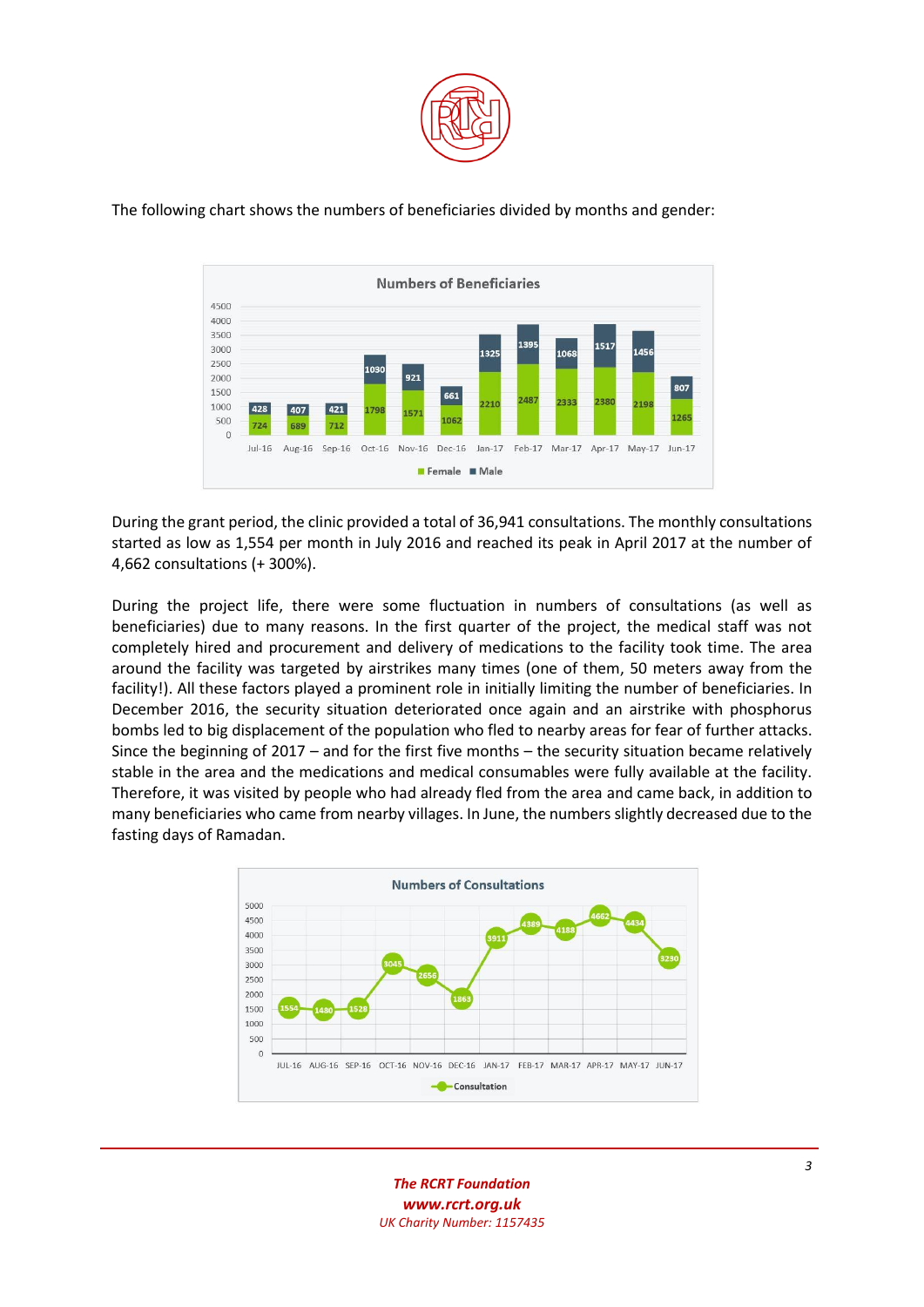

The vast majority of services provided related to children – primarily paediatric and OBS/GYN – as the below tables shows:

|              | Jul-<br>16 | Aug-<br>16 | Sep-<br>16 | Oct-<br>16 | Nov-<br>16 | Dec-<br>16 | Jan-<br>17 | Feb-<br>17 | Mar-<br>17 | Apr-<br>17 | May-<br>17 | $Jun-$<br>17 | <b>Total</b> |
|--------------|------------|------------|------------|------------|------------|------------|------------|------------|------------|------------|------------|--------------|--------------|
| Emergency    | 94         | 90         | 93         | 221        | 202        | 171        | 216        | 252        | 264        | 348        | 399        | 227          | 2577         |
| Pediatric    | 373        | 356        | 367        | 794        | 705        | 477        | 1313       | 1555       | 1334       | 1513       | 896        | 985          | 10668        |
| Internal     | 423        | 402        | 415        | 728        | 568        | 432        | 922        | 842        | 832        | 1042       | 1361       | 762          | 8729         |
| Dental       | 203        | 194        | 200        | 416        | 381        | 255        | 413        | 439        | 453        | 468        | 441        | 332          | 4195         |
| OB-GYN       | 461        | 439        | 453        | 886        | 800        | 528        | 1047       | 1301       | 1305       | 1291       | 1337       | 924          | 10772        |
| <b>TOTAL</b> | 1554       | 1480       | 1528       | 3045       | 2656       | 1863       | 3911       | 4389       | 4188       | 4662       | 4434       | 3230         | 36941        |

Finally, the facility provided a total of 13,104 childhood vaccination doses for children under the age of five though vaccination campaigns. The vaccines were: Penta (DTP, HepB, HIB) IPV/OPV, Measles.

When RCRT and SAMS initially finalized the grant scope, the expectations were as follows:

- 12,000 children to receive paediatric care and maternal support
- 2,400 children under 5 years to receive polio vaccination

**Obviously, the Syrian civil war situation dramatically deteriorated the conditions of the local communities since July '16 and, as a result, the beneficiaries of the supported facility were in the 3x-4x range of the initial expectations.**

**The RCRT is immensely proud to have supported this critical project, alongside SAMS and its extraordinary volunteers who, still today, risk their lives to provide highly qualified and often lifesaving healthcare services to the local communities strained beyond their survival limits, following 7 years of civil war.**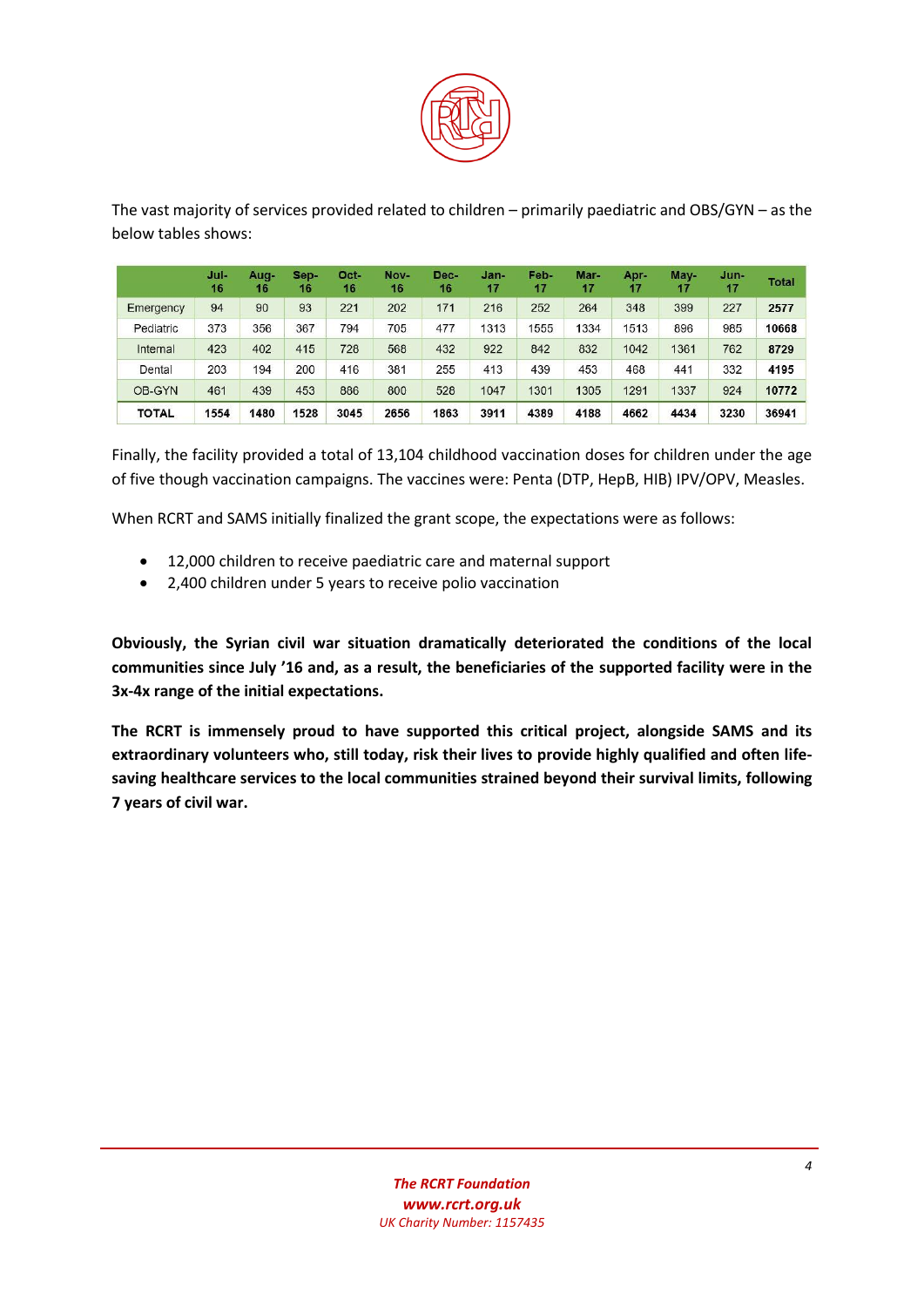

# *The Butterfly Effect Centre (since June '17)*

The BEC was started by an American organisation active in Lebanon ("**Humanwire**") and subsequently passed under the management of the Lebanese Association for Development and Communication ("**Salam LADC**"), a Lebanese registered charity committed to support vulnerable population in Lebanon. Salam was founded in response to the civil war in Lebanon in 2006 and is also supporting Syrian refugees with a focus on families and children. Salam runs several education, community-based, aid and medical projects across Lebanon.

## *The Situation*

Syrian refugees account for 30 percent of Lebanon's population, the highest concentration per capita of refugees in the world. 70 percent live below the poverty line compared to 40 percent of the Lebanese population. Few camps exist for Syrian refugees and most live in unofficial settlements; half of all refugees are children aged 17 and under, most of which have lost family members, their home, school and friends.

In 2013, the Lebanese Ministry of Education and Higher Education (MEHE) and UNICEF implemented a program to address their educational needs: Lebanese children would attend school during the day as they have always done, and then open up their schools to Syrians in the evening for the "Second Shift".

MEHE and UNICEF developed the Second Shift accelerated curriculum for grades 1-9, with the aim of enabling children to complete each annual grade level in four months and thus, to complete each cycle (three grades) within a single year. In other words, displaced Syrians children in Lebanon are receiving a Lebanese education, in a condensed, modified form, which might prove challenging in general and in particular for children who accumulated a learning gap.

The majority of the children enrolled in the Butterfly Effect Program (ages 7-14) are unable to read or write in their native Arabic language and reside in the Bekaa Valley where resources are the most limited (of all displaced children from Syria in Lebanon, 70% in the Bekaa Valley region are out of schools vs. 30% in most of other regions in Lebanon<sup>1</sup>). Furthermore, many refugee children work to help sustain their families and this makes it more difficult to keep them (and their families) engaged and in school.

#### *Our Project*

**.** 

The Butterfly Effect Program is an education programme carried out at the Butterfly Effect Center in Bekaa Valley providing education and assistance to Syrian refugee children who have become educationally disengaged due, in particular, to social and financial barriers.

<sup>1</sup> Source: UNICEF's Vulnerability Assessment of Syrian Refugees in Lebanon Education 2016 report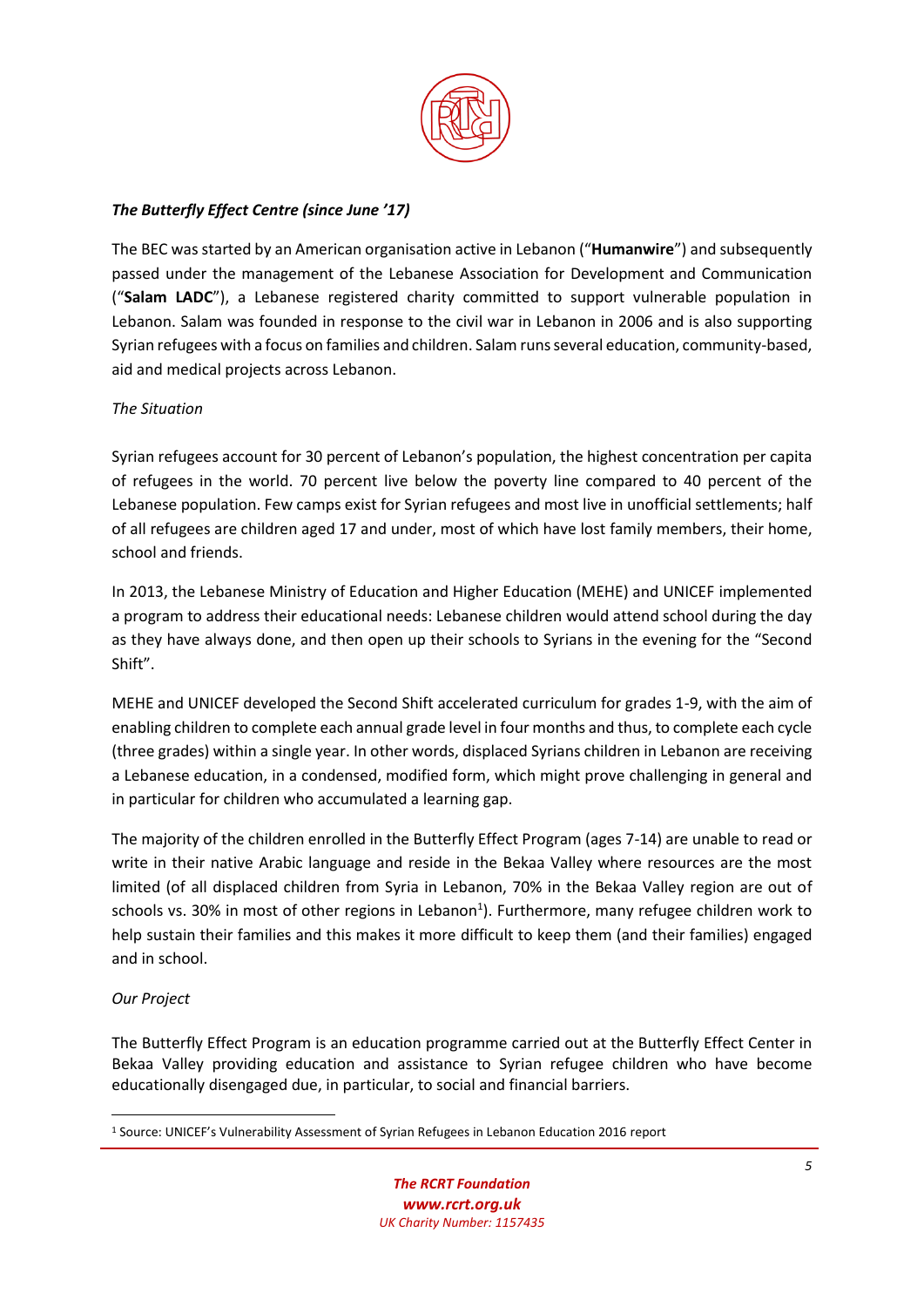

RCRT has funded the program, with the objective to help around 300 children to catch up with the lost curriculum, to "learn-to-learn", to enrol in the public education system and thereafter to support them during the school-year in order to overcome the gaps in their educational experience. The method for achieving such non-compulsory enrolment has been threefold: 1) prepare the children to get ahead of the Lebanese Second Shift curriculum, 2) assure the children learn-to-learn and parents learn the importance of learning, 3) advocate and provide ongoing support for each child when entering the Lebanese educational system.

To achieve this, the Butterfly Effect Program started five months ahead of the targeted Autumn entry date, established a daily routine for children, with a 4-to-6 hour-per-day schedule, five days per week, where there are computer programming, Math, English, Arabic, logic, English, recreation and extracurricular classes, including music and social/health awareness. Once enrolled in the Second Shift, students continue to attend certain Butterfly Effect Program classes for supplemental/school support programs. Those students who were not enrolled into the Second Shift on the first try, mainly for age and family reasons, also continued to attend the Butterfly Effect Program classes.

*What have we achieved?*

**.** 

April, 2017: Classroom Setup, Surveys, Organization, interviews and enrollment of 300 students.

May, 2017: Butterfly Effect Program for 300 new students funded by RCRT Foundation started

October, 2017: 244 children were successfully enrolled in the Second Shift of the Lebanese Public School. The remainder of the children either relocated or could not be enrolled into school as they had to go to work instead.

July, 2018: out of the 244 enrolled children: (i) 202 successfully passed their year-end school exam and will therefore start their second school year in October 2018; (ii) 12 failed the exam; (iii) the rest of the children were either forced into child marriage or forced to abandon the school to work.

Behind these numbers there are real stories, that confirm that the project is having a life-changing impact; for instance, Ayse's<sup>2</sup> story:

*Ayse is the oldest of six siblings, who have no father and live with just their mum. Ayse is 9 years old, a very bright child who started learning how to write and read only last year; the Butterfly Effect Program helped her catch-up with her studies and Ayse is currently top of her class in the Second Shift of the Lebanese Public School.*

<sup>2</sup> Not her real name – name has been changed to protect her privacy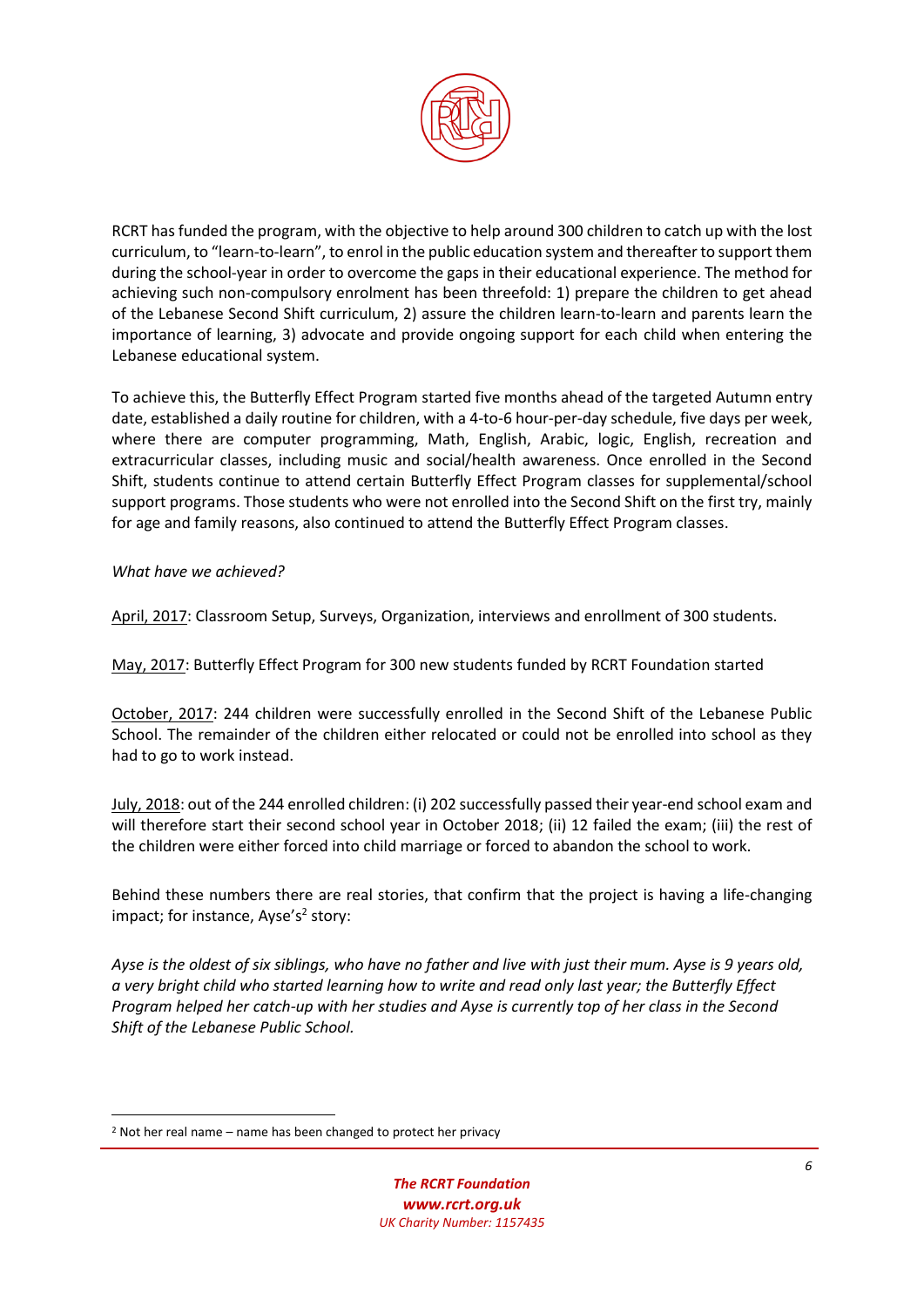

### **2017 Fundraising initiatives and results**

2017 has been another year of strong growth in terms of funds deployed and project beneficiaries. Thanks to the enormous success of the RCRT Gala, which took place at the Royal Chelsea Hospital in October 2017, RCRT was able to raise in excess of \$250k, which allowed us to increase our available funds by ca. \$120k, once all costs and all project funding commitments were covered.

By the end of the year, after all costs, RCRT has cumulated own funds, available for next years' project, of ca. \$137k. The below table illustrates RCRT's (unaudited) sources and uses for the past three years.

| <b>Historic Summary (\$)</b>    |           |             |           |
|---------------------------------|-----------|-------------|-----------|
| <b>Inflows</b>                  | 2015      | 2016        | 2017      |
| <b>Fund raising initiatives</b> | \$124,236 | \$19,130    | \$199,422 |
| <b>Gift Aid</b>                 | \$14,688  | \$1,542     | \$4,342   |
| <b>Matching Programs</b>        |           | \$87,332    | \$23,506  |
| Other income                    | \$27,447  | \$17,206    | \$23,761  |
| <b>Total Inflows</b>            | \$166,371 | \$125,210   | \$251,031 |
| <b>Outflows</b>                 |           |             |           |
| Fund raising related costs      | \$44,437  | \$1,040     | \$82,467  |
| Admin & other costs             | \$3,612   | \$2,527     | \$4,951   |
| Project-related fundings        | \$92,491  | \$129,900   | \$44,332  |
| <b>Total Outflows</b>           | \$140,539 | \$133,467   | \$131,751 |
| Net Result / Net Cash Flow      | \$25,833  | $-$ \$8,257 | \$119,280 |
| <b>Net Cash at year-end</b>     | \$28,464  | \$20,207    | \$137,015 |

*Important note: as a reminder, all of the running/admin costs are covered by the Trustees annual donations, so that all money raised can be deployed to our new and ongoing projects.*